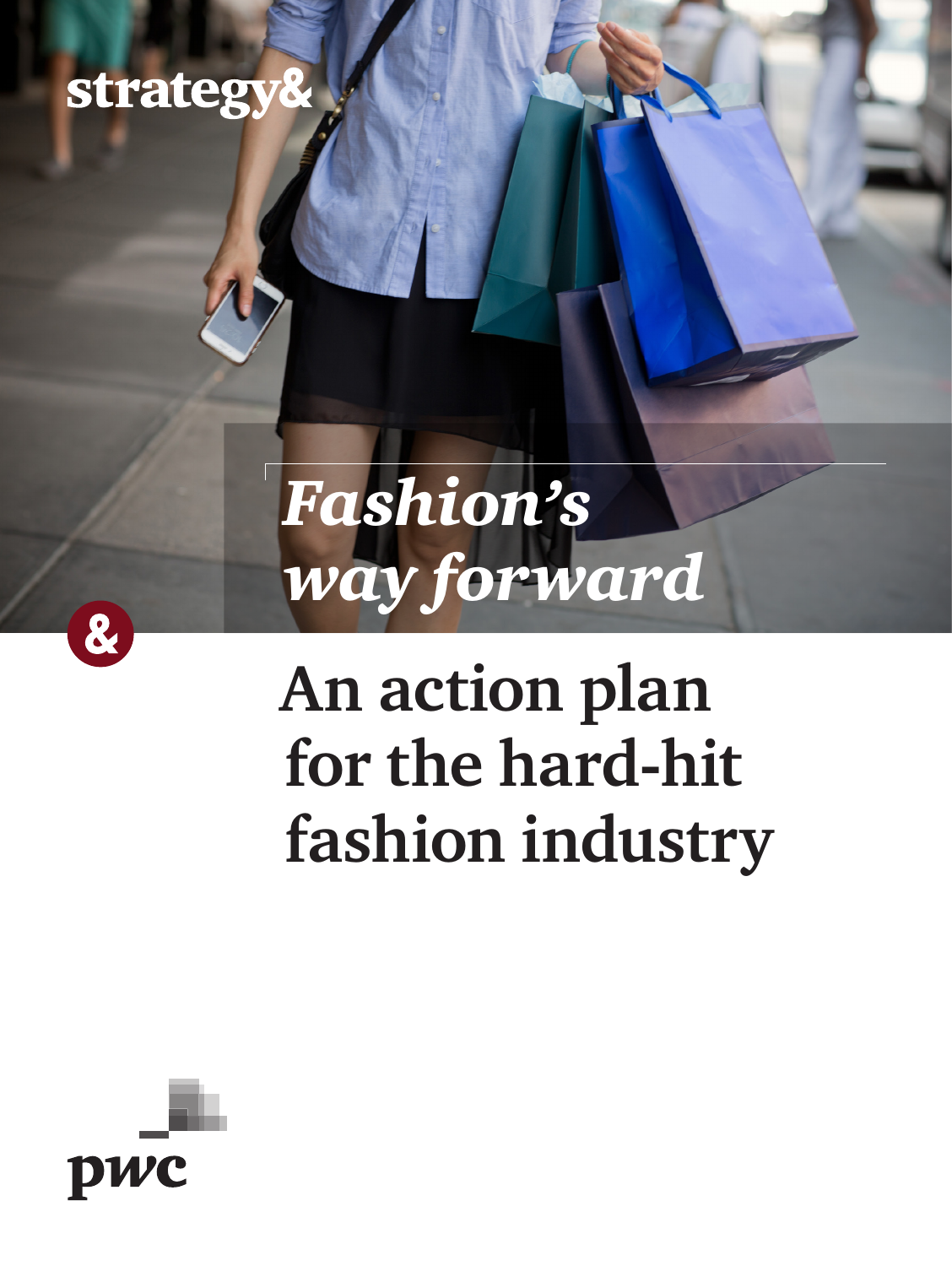### *Contacts*

### Abu Dhabi

**Karl Nader**  +97-1-2-699-2400 [karl.nader](mailto:karl.nader%40strategyand.pwc.com?subject=) [@strategyand.pwc.com](mailto:karl.nader%40strategyand.pwc.com?subject=)

### Amsterdam

**Marco Kesteloo** +31-88-792-2921 [marco.kesteloo](mailto:marco.kesteloo%40strategyand.nl.pwc.com?subject=) [@strategyand.nl.pwc.com](mailto:marco.kesteloo%40strategyand.nl.pwc.com?subject=)

### Düsseldorf

**Stefan Eikelmann**  +49-211-3890-110 [stefan.eikelmann](mailto:stefan.eikelmann%40strategyand.de.pwc.com?subject=) [@strategyand.de.pwc.com](mailto:stefan.eikelmann%40strategyand.de.pwc.com?subject=)

**Axel Nitschke** +49-211-3890-777 [axel.nitschke](mailto:axel.nitschke%40strategyand.de.pwc.com?subject=) [@strategyand.de.pwc.com](mailto:axel.nitschke%40strategyand.de.pwc.com?subject=)

#### Gurgaon

**Anurag Mathur** +91-124-429-0806 [anurag.mathur](mailto:anurag.mathur%40in.pwc.com?subject=) [@in.pwc.com](mailto:anurag.mathur%40in.pwc.com?subject=)

### London

**John Potter**  +44-20-721-25390 [john.potter](mailto:john.potter%40strategyand.uk.pwc.com?subject=) [@strategyand.uk.pwc.com](mailto:john.potter%40strategyand.uk.pwc.com?subject=)

### Madrid

**Patricia Fernandez Mesa**  +34-91568-4490 [patricia.fernandez.mesa](mailto:patricia.fernandez.mesa%40es.pwc.com?subject=) [@es.pwc.com](mailto:patricia.fernandez.mesa%40es.pwc.com?subject=)

### Milan

**Erika Andreetta** +39-02-6672-0664 [erika.andreetta](mailto:erika.andreetta%40it.pwc.com?subject=) [@it.pwc.com](mailto:erika.andreetta%40it.pwc.com?subject=)

### Moscow

**Martijn Peeters** +74-959-676-144 [martijn.peeters](mailto:martijn.peeters%40ru.pwc.com?subject=) [@ru.pwc.com](mailto:martijn.peeters%40ru.pwc.com?subject=)

### San Francisco

**Nicholas Hodson** +1-650-315-5344 [nicholas.hodson](mailto:nicholas.hodson%40pwc.com?subject=) [@pwc.com](mailto:nicholas.hodson%40pwc.com?subject=)

### Shanghai

**Adam Xu** +86-21-2327-5600 [adam.xu](mailto:adam.xu%40strategyand.cn.pwc.com?subject=) [@strategyand.cn.pwc.com](mailto:adam.xu%40strategyand.cn.pwc.com?subject=)

### Stockholm

**Sami Halonen**  +46-708-96-95-61 [sami.halonen](mailto:sami.halonen%40strategyand.se.pwc.com?subject=) @strategyand.se.pwc.com

### Vienna

**Harald Dutzler**  +43-1-518-22-904 [harald.dutzler](mailto:harald.dutzler%40strategyand.at.pwc.com?subject=) [@strategyand.at.pwc.com](mailto:harald.dutzler%40strategyand.at.pwc.com?subject=)

**Willibald Kofler**  +43-1-518-22-906 [willibald.kofler](mailto:willibald.kofler%40strategyand.at.pwc.com?subject=) [@strategyand.at.pwc.com](mailto:willibald.kofler%40strategyand.at.pwc.com?subject=)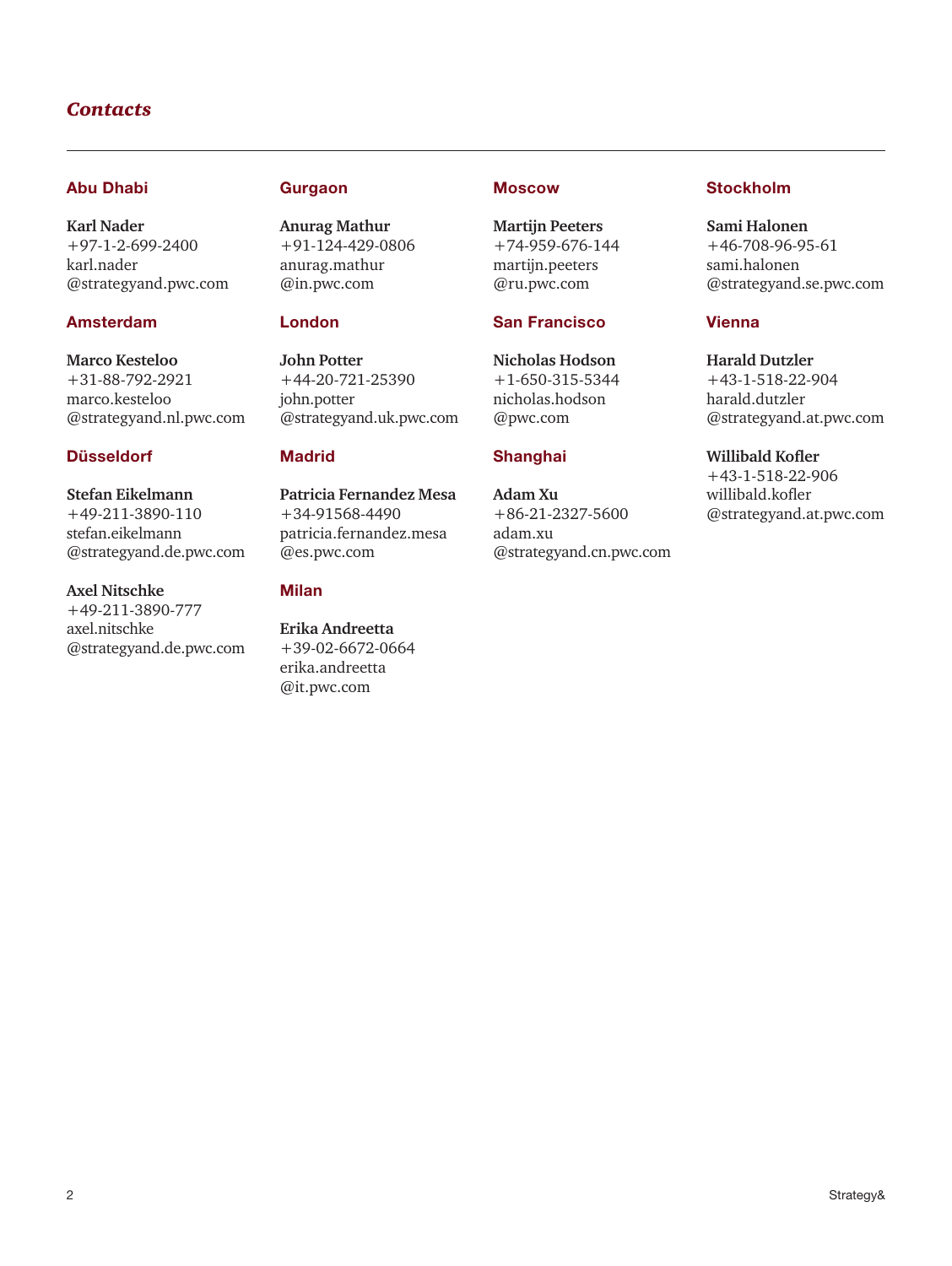# *About the authors*

**Harald Dutzler** is a leading practitioner for Strategy&, PwC's strategy consulting business. He is a partner with PwC Strategy& Austria, based in Vienna, focusing on cost transformation and organizational development as well as supply-chain management in the fashion and sports retail industry.

**Willibald Kofler** is a leading practitioner for Strategy&. He is a principal with PwC Strategy& Austria, based in Vienna. His focus is on strategy development, operating model redesign, and large-scale transformation programs for the fashion and sports retail industry.

**Dr. Axel Nitschke** is an advisor to executives for Strategy&. He is a principal with PwC Strategy& Germany. Based in Düsseldorf, he works on strategy development, sourcing, and supply chain as well as omnichannel sales and marketing optimization for the fashion and sports retail industry.

**Marlene Kittel** is a specialist for Strategy&. She is a senior associate with PwC Strategy& Austria, based in Vienna. Her focus includes strategy development, transformation programs, omnichannel optimization, and organizational design for the retail industry.

Also contributing to this report was Rafael Bisztyga.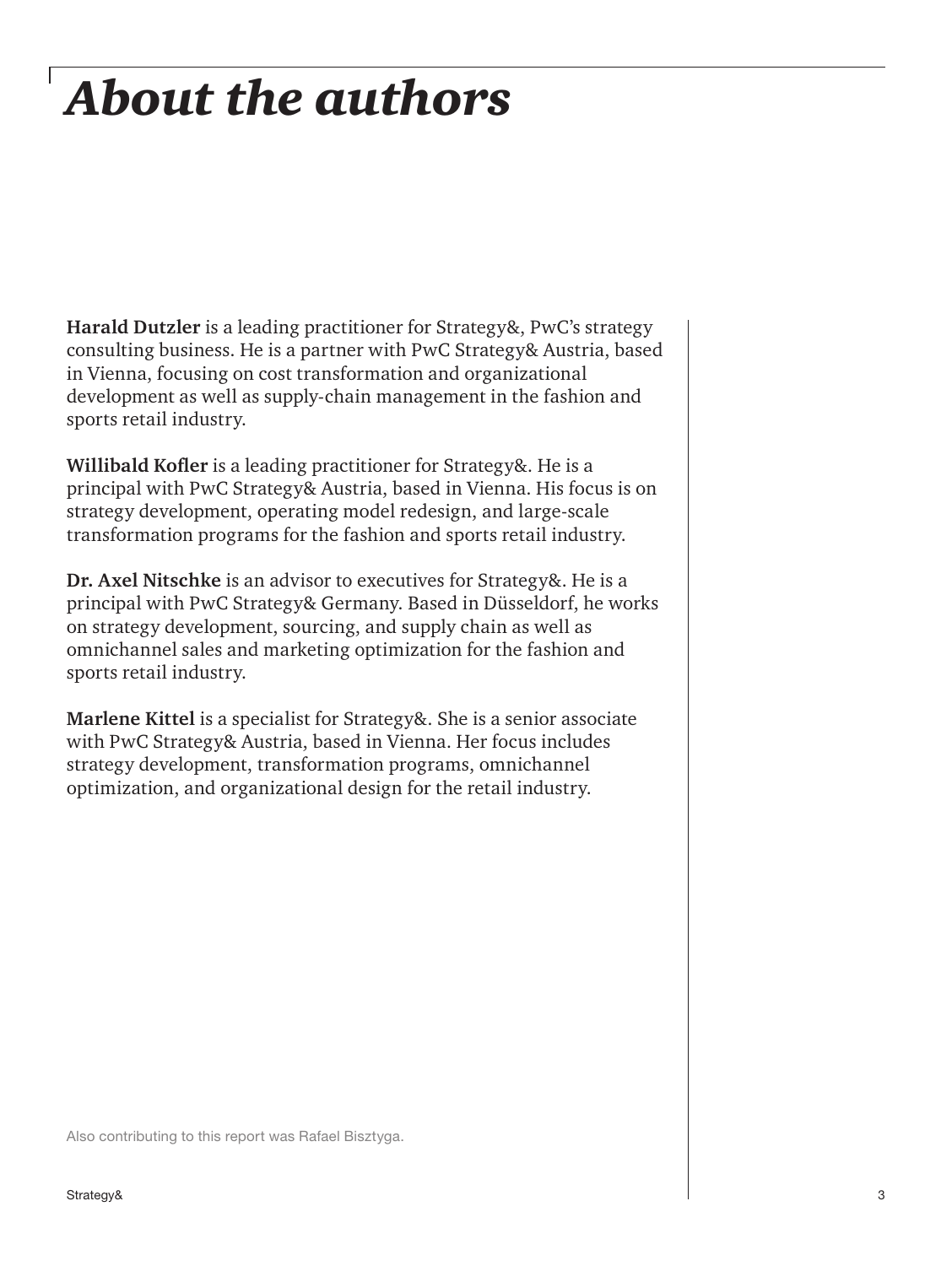# *Executive summary*

 $\boldsymbol{\alpha}$ 

**For Western fashion companies,** the last few years have provided a sobering reminder of the perils of making the wrong investments. Many companies in Europe and the U.S. increased their retail store space; others invested heavily in their e-commerce websites, believing that direct sales from their own branded stores would be essential to their success. Not all of these bets were right for every company, and companies that got it wrong have been penalized heavily. Many of them are struggling with the resulting high fixed costs and diminished retail store productivity.

The companies' challenges are evident in declining profits and sharply lower shareholder returns. Strategy&, PwC's strategy consulting business, analyzed 41 Western fashion companies (publicly listed European apparel manufacturers and retailers and U.S. fashion players with significant European business) and determined that they provided an average total shareholder return (TSR) of 5.8 percent on a compound annual basis from 2013 through 2015. That is a significantly lower TSR than most other consumer sectors achieved and represents a steep falloff from the fashion companies' returns just a few years earlier. Luxury fashion companies and middle-market fashion companies have deteriorated the most, Strategy&'s analysis shows. Two other fashion segments — sportswear and best value — have been more resilient from a TSR perspective thanks to their better fit with consumer trends.

This is an important time for fashion companies to make sure that their strategies are clear and differentiating. The companies' priorities should include making operations leaner and using any freed-up funds to push their organizations to be more entrepreneurial, more customer-centric, and more adept at connecting to outside partners through technology. The fashion companies that make these adaptations will be in the best position to prosper — and return more to their shareholders — in the years ahead.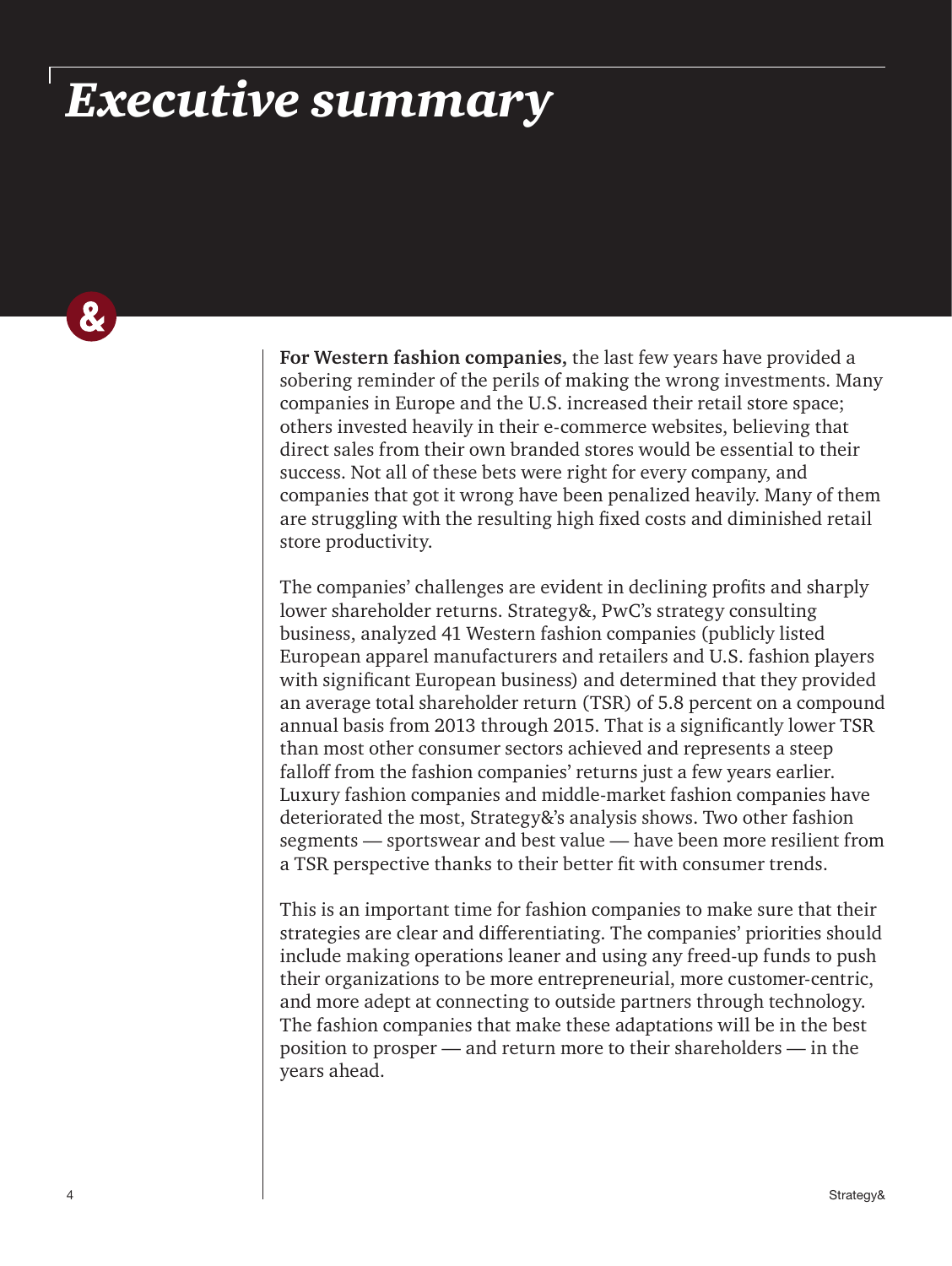# *Fashion's declining returns*

A few years after spending heavily to expand their traditional and online retail presence and build out aspects of their supply chains, some fashion companies are probably regretting those decisions. The resulting higher fixed costs have wreaked havoc on profitability in the fashion sector, causing shareholder returns to fall dramatically since 2013.

Among a sample of 41 publicly listed fashion companies either based in Europe or based in the U.S. but having significant European business, total shareholder returns (TSRs) were more than 26 percentage points lower from 2013 through 2015 than they had been in the four previous years, an analysis by Strategy& shows. Since 2013, the average 5.8 percent annual return that these companies have provided is essentially tied with that of beverage companies for the worst performance of any consumer goods sector (*see Exhibit 1, next page*).

Strategy&'s analysis of 41 publicly listed fashion companies comes at a time when the industry is facing conflicting pressures — to keep its costs down on the one hand, and to augment its digital capabilities and strengthen its brand appeal on the other. In the face of these pressures, only about one of every six Western fashion companies increased its TSR over the earlier period, from 2009 through 2012. (See "Understanding the TSR metric" for an explanation of total shareholder returns, page 14.)

From a financial perspective, the biggest challenge for the fashion industry is profitability. Margins for earnings before interest, taxes, depreciation, and amortization (EBITDA) fell by an average of about 4.5 percent annually between 2013 and 2015. Fashion companies are paying a price for investments that have not panned out, including in their supply chains or in new retail shops or flashy flagship stores, which in many cases have diverted resources and attention away from larger wholesale businesses. Their costs have simply been too high even for the seemingly healthy revenues the companies have been generating. Fashion companies' revenue rose by an average of 7.5 percent in each of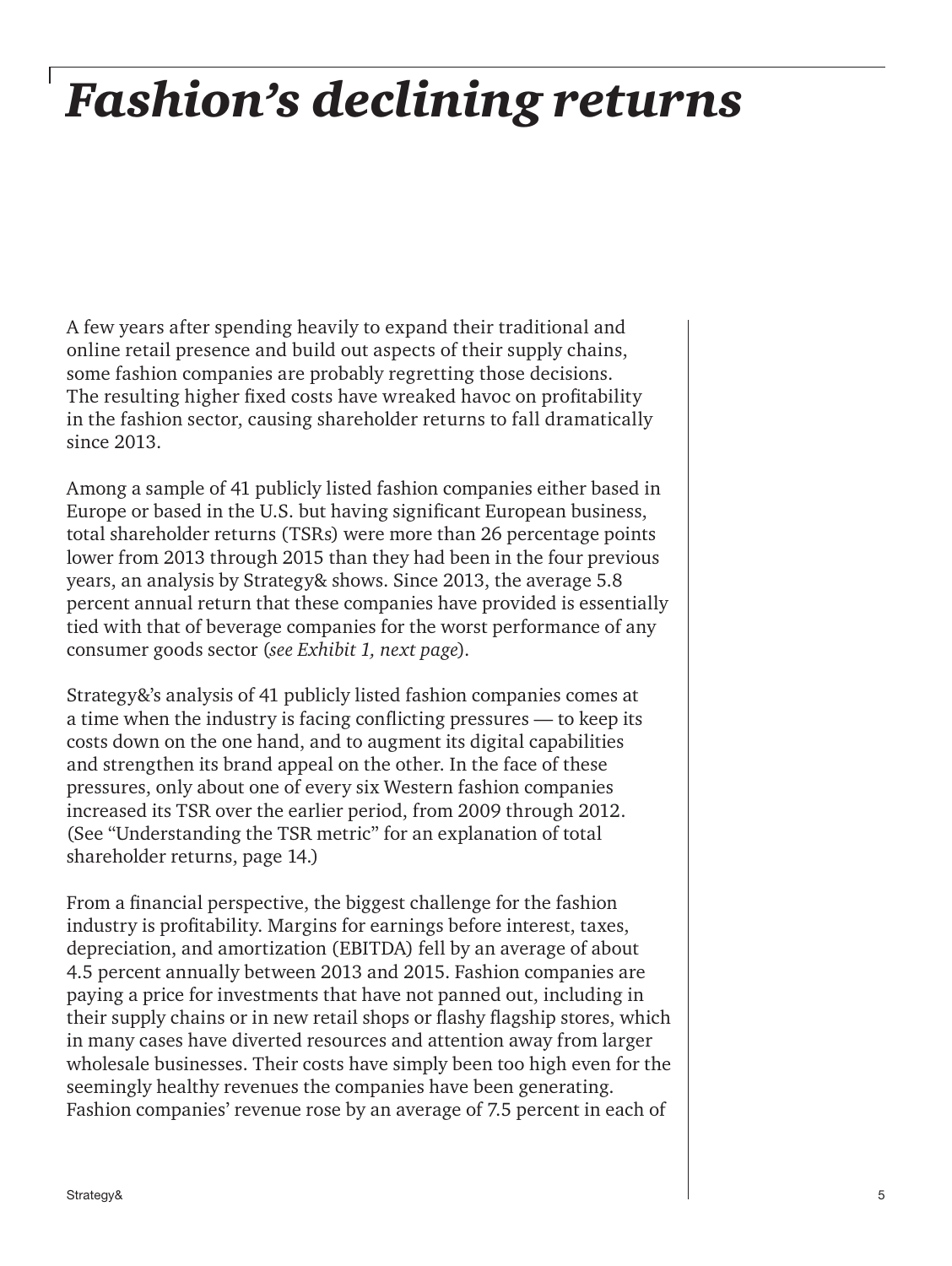



## *Exhibit 1* **Fashion company returns have fallen sharply**

Total shareholder returns, on compound annual basis, 2009–12

Total shareholder returns, on compound annual basis, 2013–15

Note: The Strategy& fashion sample is primarily a European and U.S. index. (The 41 companies in it are listed in Exhibit 4.) The world apparel index has more geographic breadth, including a large number of Asian companies.

Source: Bloomberg financial data; Strategy& analysis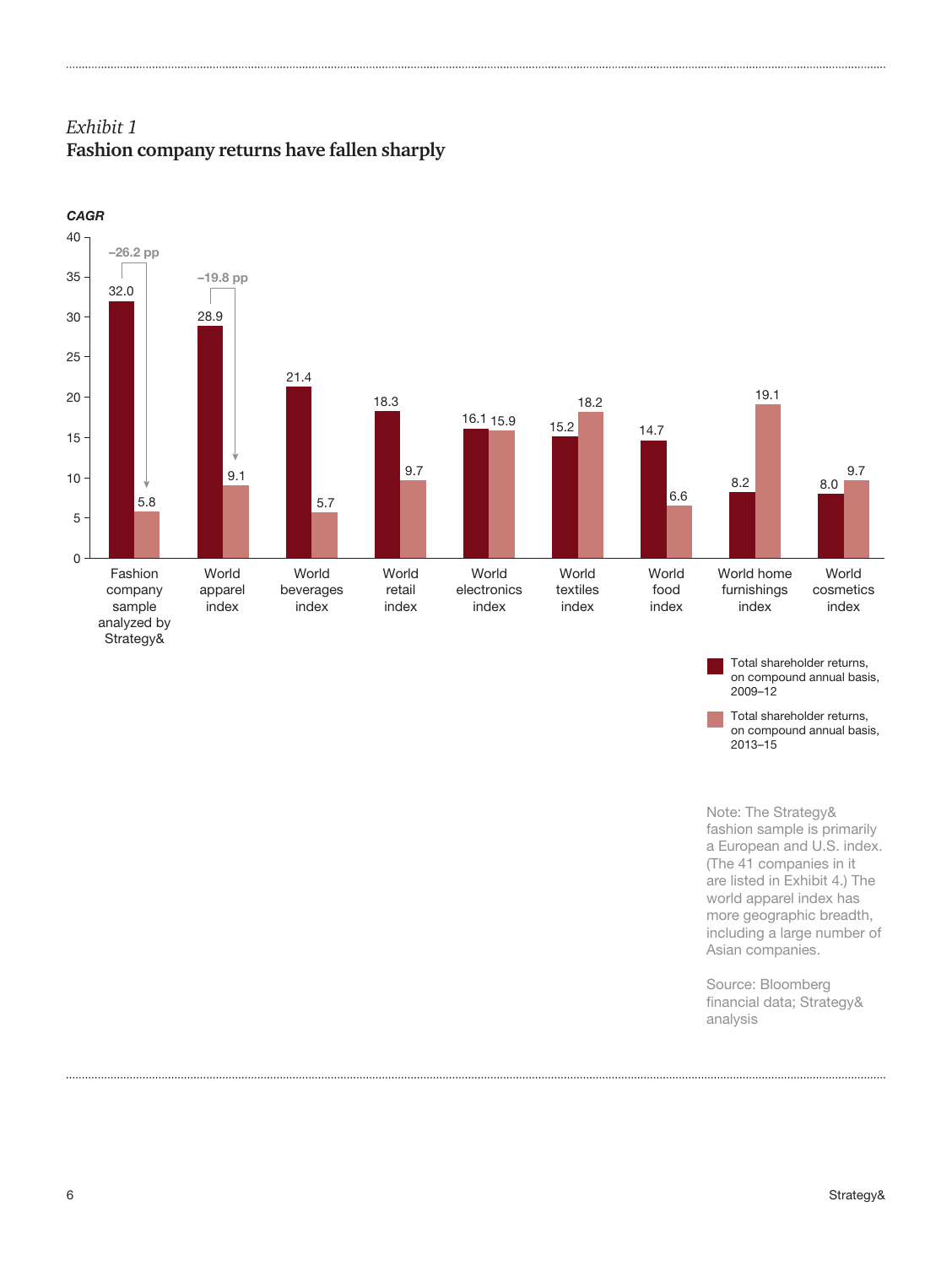the last three years, about the same growth rate as between 2009 and 2012 (*see Exhibit 2, next page*).

To get a better sense of where Western fashion companies are struggling, Strategy& broke the market into four broad categories: best-value companies, known for their low prices; luxury companies, which sell high-priced apparel and other goods, usually under prestigious brand names; middle-market companies, which occupy an in-between point on the price continuum; and sportswear companies.

The pain has not been felt equally. Middle-market and luxury companies have faced the greatest challenges. Best-value and sportswear companies have fared better.

Middle-market companies were among the fastest to expand their retail footprints in the period after the financial crisis; in the last three years, this segment's average EBITDA margin has undergone a sharp decline. As for the luxury companies, every component of TSR made a lower contribution in 2013–15 than in the previous period. Like the middlemarket companies, luxury companies seem to have overinvested in retail space expansion. Luxury companies have also had to deal with sharp sales downturns in Russia and China, two regions rocked by economic trouble whose consumers were previously avid buyers of high-priced apparel.

By contrast, the TSR results show there is a relatively high level of enthusiasm among investors for companies in the best-value fashion segment. Best-value companies have not been growing as quickly as they did from 2009 through 2012, and their profitability has declined, but the rise in market multiples suggests that investors remain optimistic about this sector's underlying strategy of offering apparel at significantly lower prices than other fashion companies.

Sportswear companies (whose returns were down by only some 4 percentage points in 2013–15 versus the earlier period) have also benefited from higher market multiples. And unlike best-value companies, the sports segment's growth has accelerated. Sports companies like Nike and Adidas have benefited from the increasing numbers of consumers who participate in athletics, who opt for sportswear as their everyday attire, and who view sportswear (including sneakers) as a fashion statement in its own right (*see Exhibit 3, page 9*).

The weak TSR performance of middle-market and luxury segments, and the better performance of sportswear and best-value fashion companies, can clearly be seen in a ranking of the 41 companies in our study (*see Exhibit 4, page 10*). Among the 10 worst TSR companies are six middlemarket companies and three luxury companies. Sports and best-value

*The pain has not been felt equally. Middle-market and luxury companies have faced the greatest challenges.*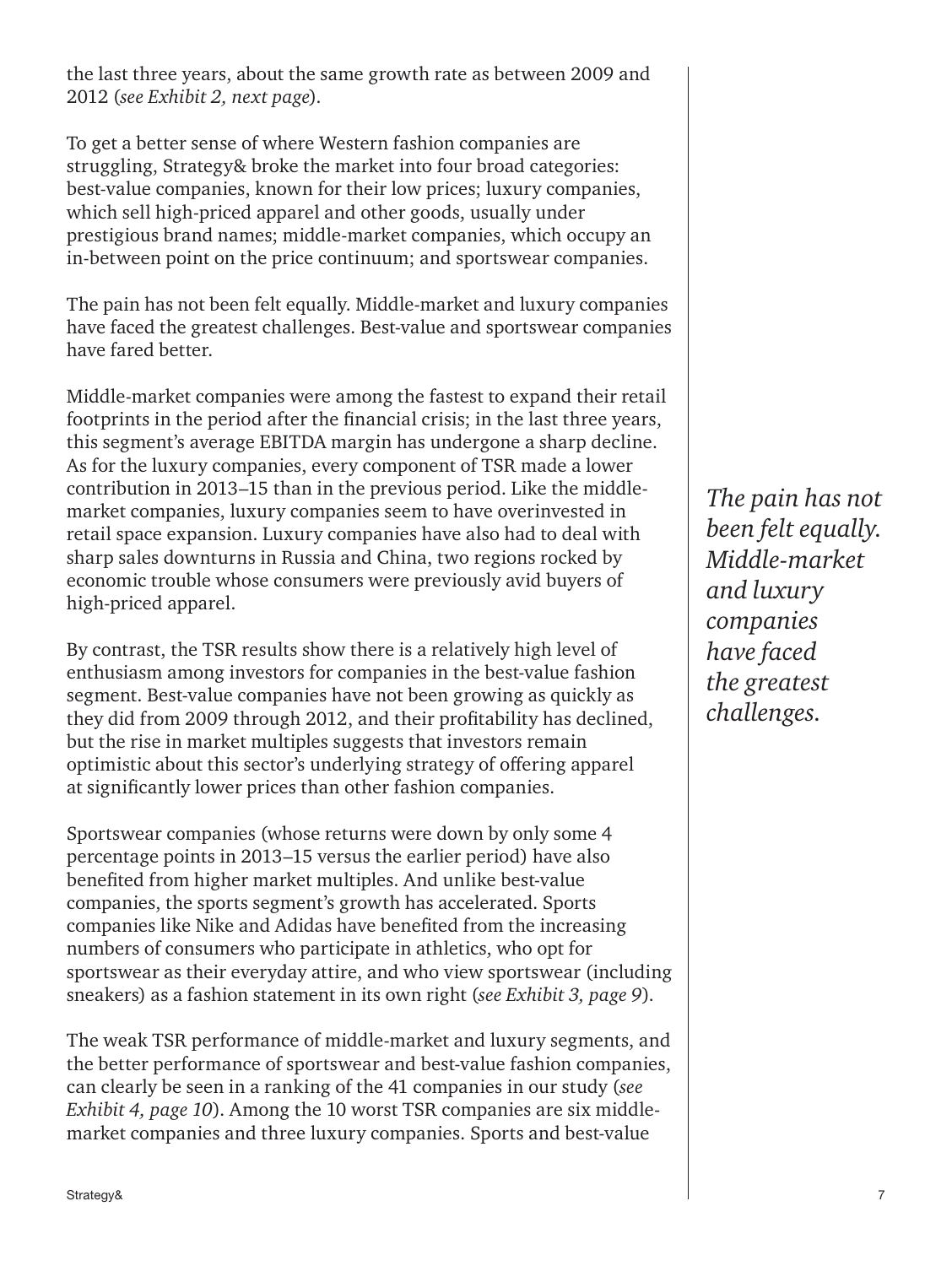## *Exhibit 2* **Breaking down TSRs in the fashion industry**

### Each component's annual contribution to TSR in the periods shown



2013–15 2009–12

Note: EV = enterprise value; MC = market capitalization. Because of some noncomparable periods, the averages are based on 39 companies in 2013–15 and 36 companies in 2009–12. Due to rounding, TSR percentages shown here may not add up precisely to the totals provided.

Source: Bloomberg financial data; Strategy& analysis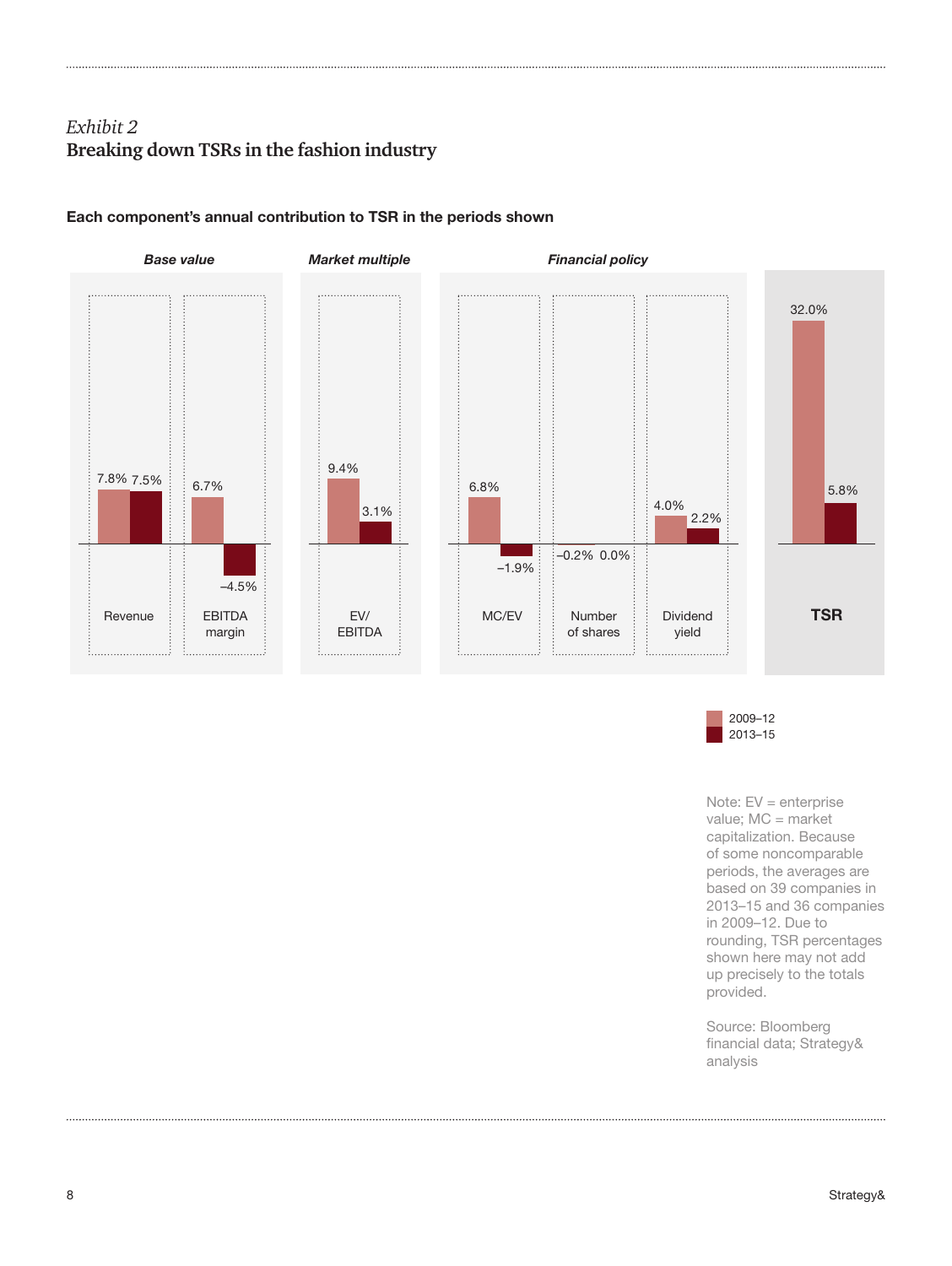## *Exhibit 3* **Return per fashion segment and what's driving it**

|                                 |                        | <b>Key TSR driver</b>                            |                      |                                                                                                                                                                           |
|---------------------------------|------------------------|--------------------------------------------------|----------------------|---------------------------------------------------------------------------------------------------------------------------------------------------------------------------|
|                                 | 2013-15, TSR CAGR in % |                                                  |                      |                                                                                                                                                                           |
| <b>Best-value market</b>        | 27.5%                  | <b>Market multiple:</b>                          | $+20.2%$             | Investor perception that<br>market share of best-value<br>companies will continue to<br>go up                                                                             |
|                                 |                        |                                                  |                      |                                                                                                                                                                           |
| <b>Sportswear market</b>        | 24.1%                  | Revenue:<br><b>Market multiple:</b>              | $+10.4%$<br>$+10.3%$ | Revenue growth and<br>positive investor<br>perception, especially of<br>leading brands                                                                                    |
|                                 |                        |                                                  |                      |                                                                                                                                                                           |
| <b>Luxury market</b>            | 2.7%                   | <b>EBITDA</b> margin:<br><b>Market multiple:</b> | $-5.1%$<br>$-1.2%$   | High investment in<br>store expansion and<br>e-commerce; less<br>consumer buying of<br>luxury goods                                                                       |
|                                 |                        |                                                  |                      |                                                                                                                                                                           |
| <b>Middle market</b><br>$-1.8%$ |                        | <b>EBITDA</b> margin:<br>MC/EV:                  | $-5.9%$<br>$-4.5%$   | Overinvestment in<br>store expansion leading<br>to declining store<br>productivity; pricing<br>pressure from other<br>players and from powerful<br>e-commerce gatekeepers |
|                                 |                        |                                                  |                      |                                                                                                                                                                           |

Note: EV = enterprise value; MC = market capitalization. Analysis of 39 companies. (Billabong and Esprit are excluded because of some noncomparable periods in their results.)

Source: Bloomberg financial data; Strategy& analysis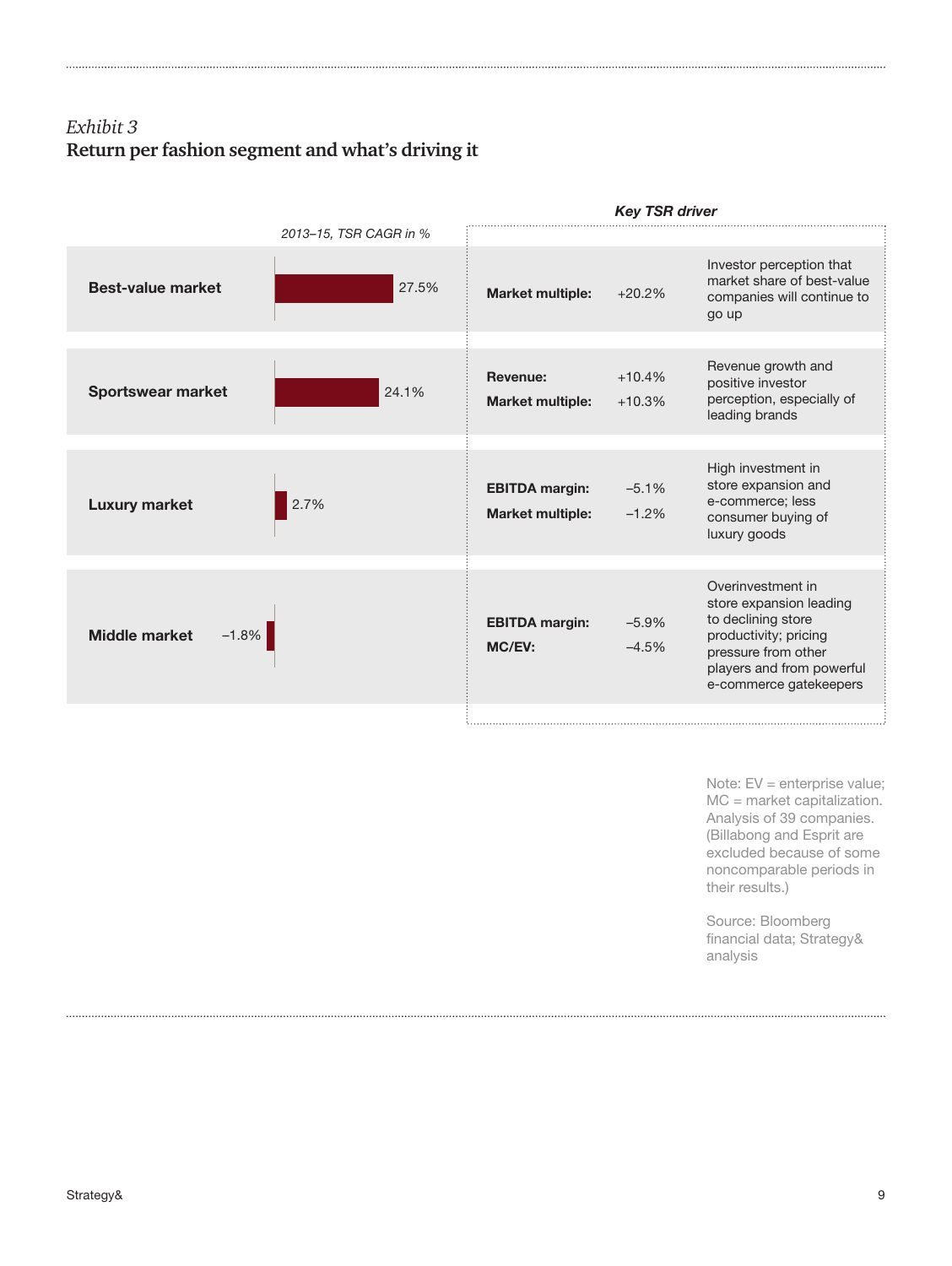## *Exhibit 4* **Ranking fashion companies by shareholder return**

| #              | Company                   | <b>Segment</b>    | TSR 2013-15 | ∆ TSR 2009-12 |
|----------------|---------------------------|-------------------|-------------|---------------|
| 1              | <b>Under Armour</b>       | Sports            | 49.2%       | 7.2%          |
| $\overline{c}$ | Nike*                     | Sports            | 35.4%       | 14.7%         |
| 3              | Adler                     | Best value        | 32.5%       | n/a           |
| 4              | $ABF^*$                   | <b>Best value</b> | 30.1%       | 7.2%          |
| 5              | Foot Locker               | Sports            | 28.2%       | $-19.2%$      |
| 6              | IC Group*                 | Middle            | 26.7%       | $-9.3%$       |
| 7              | Luxottica                 | Luxury            | 26.6%       | $=$           |
| 8              | Columbia Sportswear       | Sports            | 23.6%       | 10.5%         |
| 9              | VF Corp.                  | Middle            | 20.2%       | $-10.8%$      |
| 10             | <b>TJX</b>                | <b>Best value</b> | 19.8%       | $-23.9%$      |
| 11             | Inditex                   | Middle            | 16.2%       | $-21.0%$      |
| 12             | Hennes & Mauritz (H&M)*   | Middle            | 13.8%       | $-0.3%$       |
| 13             | Christian Dior*           | Luxury            | 13.1%       | $-22.7%$      |
| 14             | Hermès                    | Luxury            | 12.8%       | $-11.2%$      |
| 15             | Adidas                    | Sports            | 11.9%       | $-14.9%$      |
| 16             | Calida                    | Middle            | 10.7%       | $-14.2%$      |
| 17             | Asos*                     | Middle            | 8.6%        | $-73.0%$      |
| 18             | <b>Brunello Cucinelli</b> | Luxury            | 7.6%        | n/a           |
| 19             | <b>LVMH</b>               | Luxury            | 7.1%        | $-25.4%$      |
| 20             | Kering                    | Luxury            | 6.9%        | $-28.0%$      |
| 21             | Hudson's Bay              | Middle            | 4.0%        | n/a           |
| 22             | Hugo Boss                 | Luxury            | 2.8%        | $-47.0%$      |
| 23             | Ludwig Beck               | Middle            | 2.2%        | $-32.6%$      |
| 24             | <b>Richemont Group</b>    | Luxury            | 2.1%        | $-35.6%$      |
| 25             | Burberry                  | Luxury            | 2.1%        | $-53.8%$      |
| 26             | Wolford*                  | Middle            | 0.1%        | $-21.2%$      |
| 27             | Puma                      | Sports            | $-3.8%$     | $-17.3%$      |
| 28             | Gap                       | Middle            | $-4.6%$     | $-29.7%$      |
| 29             | Ahlers*                   | Middle            | $-6.1%$     | $-27.3%$      |
| 30             | American Eagle Outfitters | Middle            | $-6.3%$     | $-33.3%$      |
| 31             | Esprit*                   | Middle            | $-7.0%$     | 14.9%         |
| 32             | <b>Ralph Lauren</b>       | Luxury            | $-8.0\%$    | $-43.4%$      |
| 33             | Billabong*                | Sports            | $-10.8%$    | 14.2%         |
| 34             | PVH Corp.                 | Middle            | $-12.6%$    | $-66.1%$      |
| 35             | Coach*                    | Luxury            | $-12.9%$    | $-42.2%$      |
| 36             | Giordano                  | Middle            | $-14.5%$    | $-58.7%$      |
| 37             | Abercrombie & Fitch       | Middle            | $-15.1%$    | $-36.9%$      |
| 38             | <b>Charles Voegele</b>    | Middle            | $-18.2%$    | $-7.5%$       |
| 39             | Gerry Weber*              | Middle            | $-25.6%$    | $-64.7%$      |
| 40             | Prada                     | Luxury            | $-28.4%$    | n/a           |
| 41             | Tom Tailor                | Middle            | $-31.4%$    | n/a           |

\* A company whose fiscal year doesn't coincide with a calendar year and that hasn't yet reported its 2015 results.

Source: Bloomberg financial data; Strategy& analysis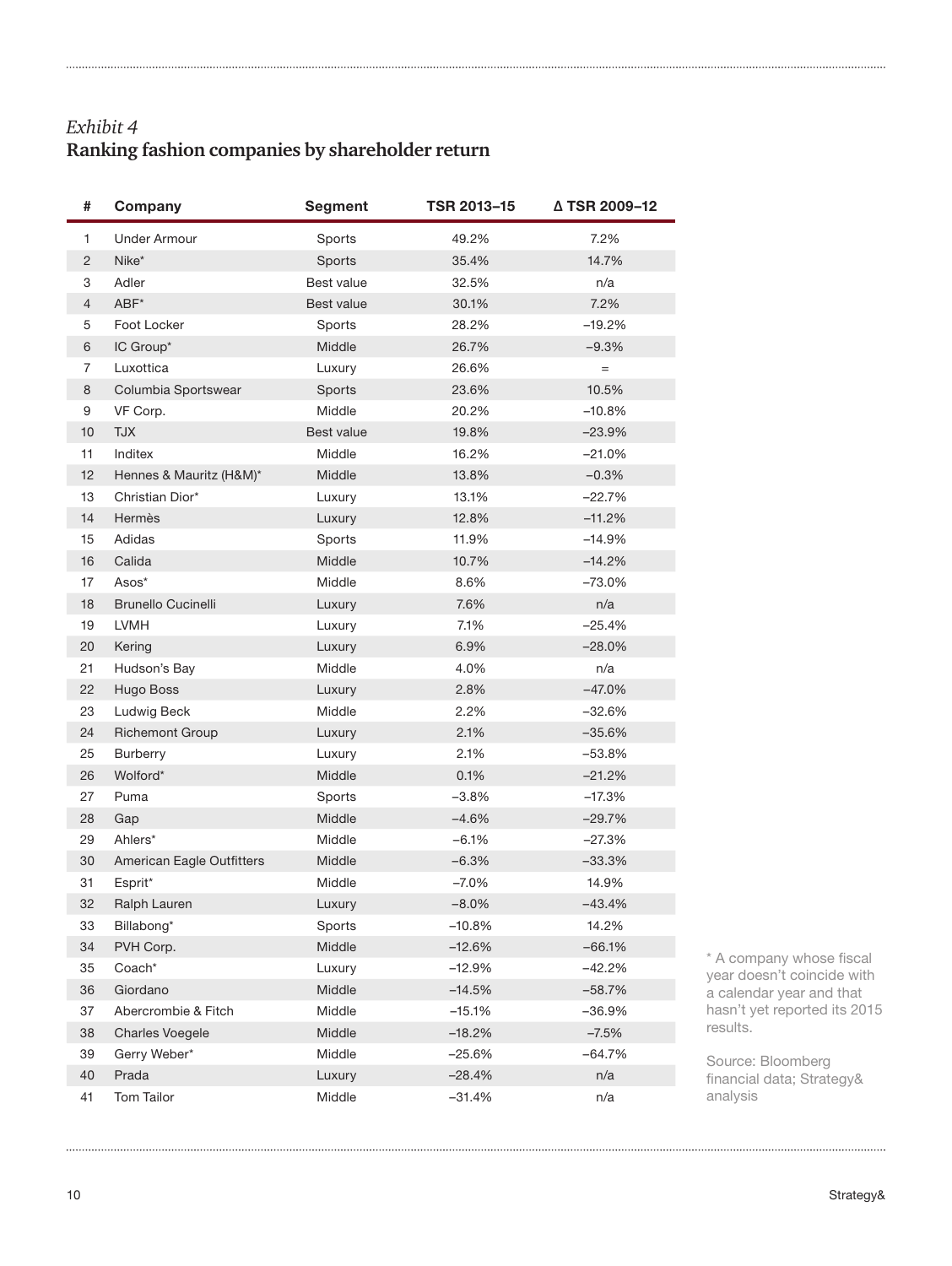fashion companies occupy seven of the top 10 slots on our list, with particularly strong performances by number one performer Under Armour (TSR of 49 percent from 2013 through 2015) and second-place performer Nike (35 percent TSR).

As a whole, the ranking shows how hard it has been for fashion companies to eke out a gain in TSR performance during the more recent period studied. While 26 fashion companies had positive TSRs (that is, TSRs above zero) from 2013 through 2015, only six companies in the sample had TSRs higher than they were in the 2009–12 period. Almost all of the companies with TSRs above zero (25 of the 26) got their biggest performance boost either from higher revenue or from a higher market multiple, a measure of a company's stock price in relation to its earnings. Roughly half of the companies with negative TSRs were primarily hurt by a decrease in their EBITDA margins, underscoring the damage to companies that overestimated the benefit they would get from retail space expansion, website investments, verticalization of the supply chain, and other investments.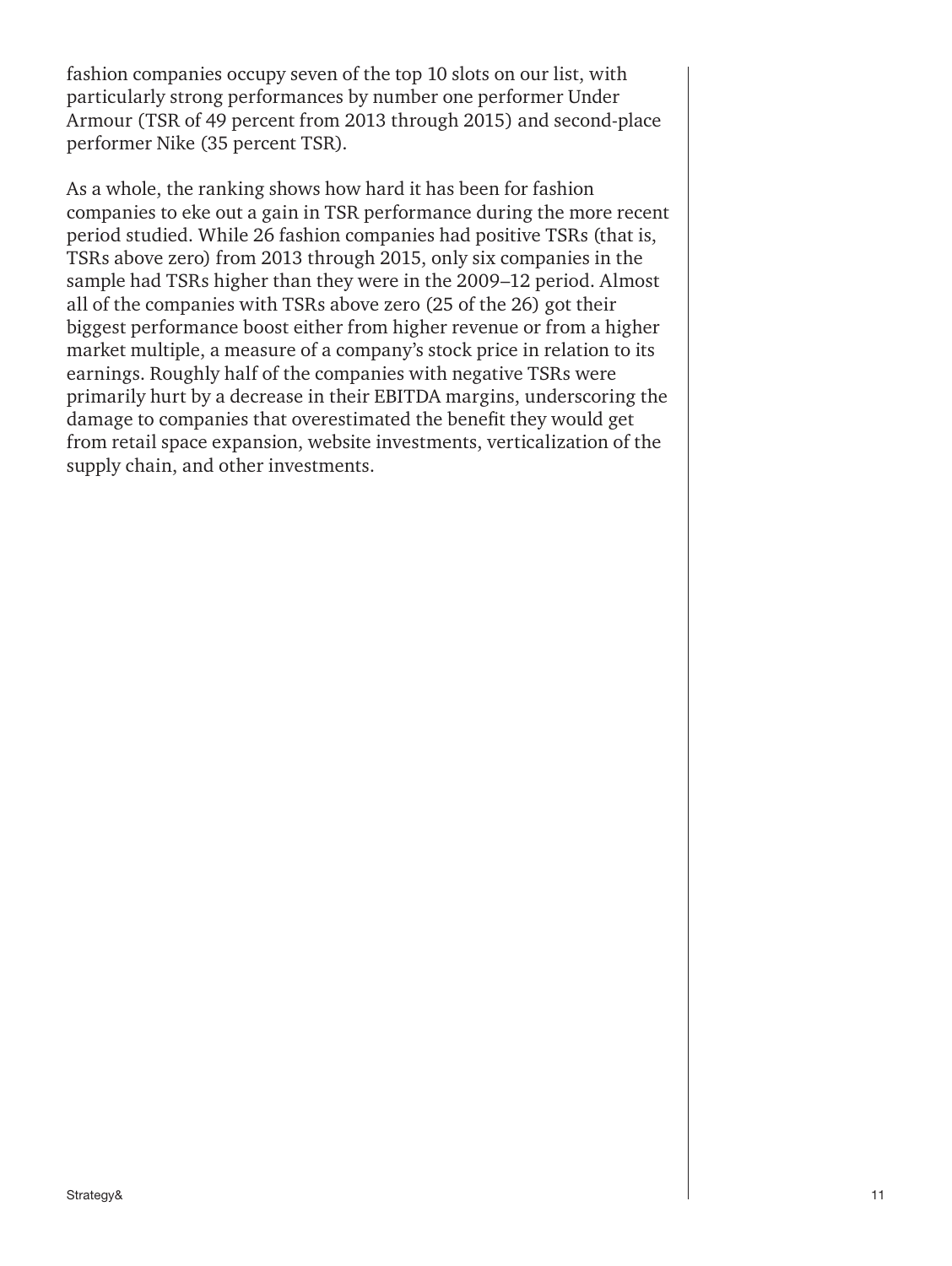# *Imperatives in the next few years*

We believe that Western fashion companies need to concentrate on three areas if they are to stabilize and improve their shareholder returns. The first is to focus on branding, positioning, and strategy; the second is to home in on digital opportunities; the third is to transform to be more customer- and product-centric.

### *Focus on branding, positioning, and strategy*

Strengthening their brands requires companies to be clear on what is differentiating in their market position, on who their customers are, and on how they are going to reach those customers. This clarity should determine all of a fashion company's activities — both online and offline — and should result in a consistent presentation of the company's brand profile in physical stores, online, and over social media.

Strategically, companies must recognize the growing importance of digital ecosystems in their marketing — including services like Twitter and Facebook. As for digital channels, these cannot be ignored or resisted; instead, they should be embraced and developed. It is the rare fashion company that has the combination of brand strength, scale, and resources to do a significant amount of business selling directly to consumers online. Instead, most fashion companies should define their unique selling propositions and identify parts of the e-commerce value chain where they can be successful. A key question is deciding how to deal with fashion's immensely powerful gatekeepers — namely Amazon, Alibaba, Asos, JD.com, and Zalando.

### *Develop digital abilities and opportunities*

To take advantage of the industry's fast-emerging digital ecosystems, fashion companies need to develop agile IT platforms. An agile approach to IT means greater flexibility and scalability and an ability to link to external partners and interfaces quickly. The real-time processing of internal and external data that will be enabled by these external linkages will significantly increase transparency and the accuracy of forecasting. It will also enable fashion companies to operate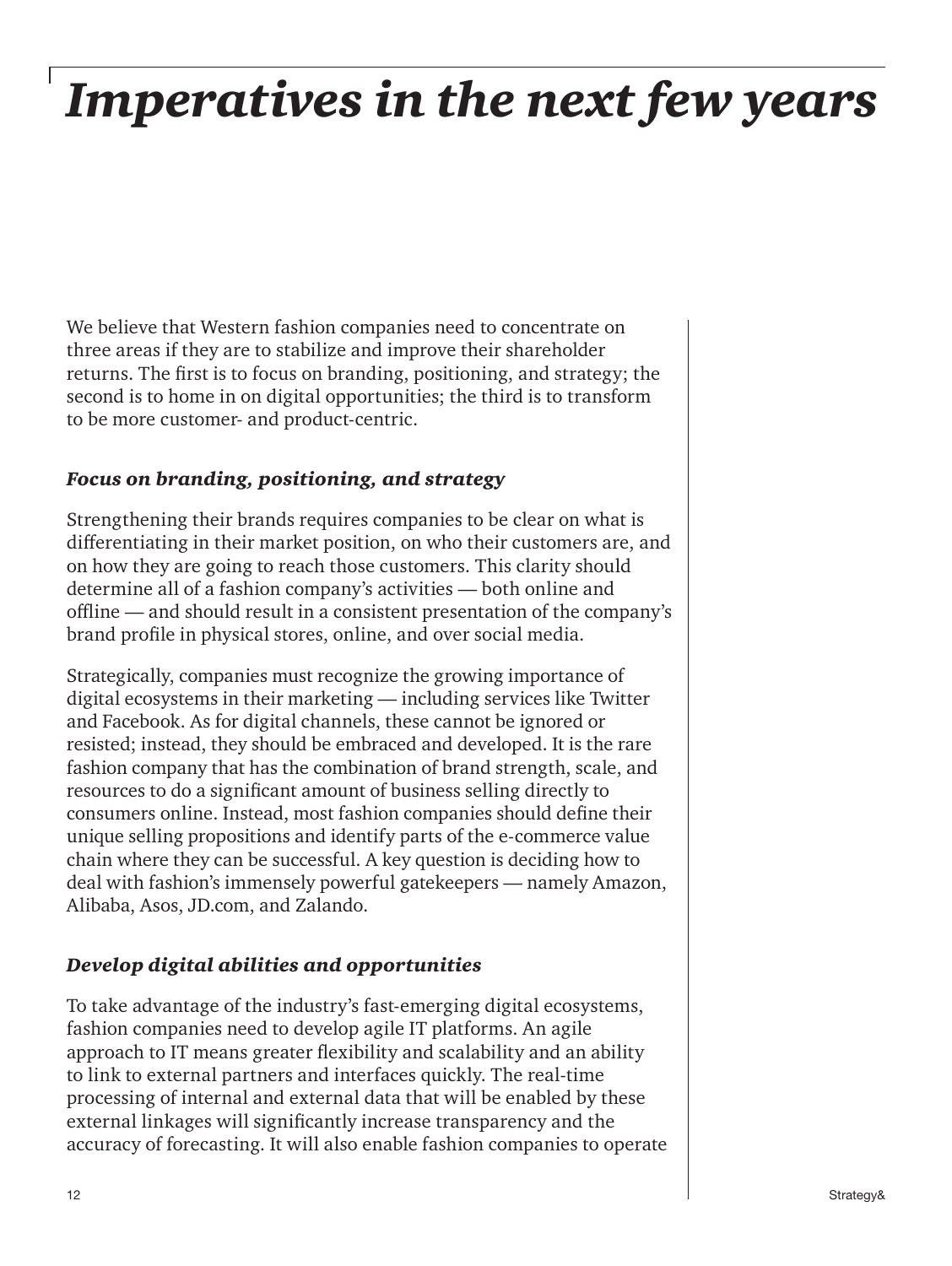more efficiently across their supply chains, making step changes in speed and flexibility at a cost that is justified by the benefit. As an example, leveraging real-time sell-out data from gatekeepers' websites helps to manage reorders and avoid out-of-stock situations.

The other capability, besides agility, that is needed as fashion companies move to fulfill their digital sales potential is a deep expertise in data analytics. Data analytics can help fashion companies figure out what happened, why, and what might work better, and make adjustments to their business. For instance, the U.K. fashion retailer Next, with £4.1 billion (US\$5 billion) in annual revenue, uses Blue Yonder, an analytics software company, to help it find new customers. Data analytics can also be used to implement dynamic pricing, the on-the-fly adjustment of prices to capitalize on seasonal, time-of-day, and individual user dynamics. And a few players are pushing the boundaries of digitization even further. Google and Zalando recently showcased a pilot in which an artificial intelligence system creates a virtual design of a piece of clothing for consumers based on the consumers' input.

### *Reduce nonessential activities and become more entrepreneurial*

From an organizational perspective, fashion companies need to adjust to the changes taking place externally. This has a couple of implications. First, it means moving to a leaner organizational structure. Looking at the reduction in manual steps as more sales happen digitally, a company may decide to streamline support functions. For that matter, a company may decide it can outsource certain activities altogether. Examples of functions that may be outsourced include fulfillment activities such as pick and pack and some aspects of online marketing. (In most cases, fashion companies should continue to manage their more differentiating e-commerce functions — such as pricing and visual merchandising with in-house teams.) The determination of what may be outsourced or "leaned out" depends on an assessment of how core the activity or capability is to the company's future.

The second organizational adaptation is trickier. It involves transforming the company's culture so that managers and employees have more of an entrepreneurial mind-set and are more willing to take risks. Essentially, it is about realizing that disruption is inevitable and trying to trigger the disruption oneself rather than wait for someone else to do it. Recognizing the obstacles to this, some companies have created small, internal startup-like organizations and put them in charge of their digital strategies. The thinking is that if they hit on something big or that will make a difference, the innovation can be implemented company-wide. Over time, the startup teams and mentality will need to be reintegrated into the core organization and business.

*Data analytics can be used to implement dynamic pricing.*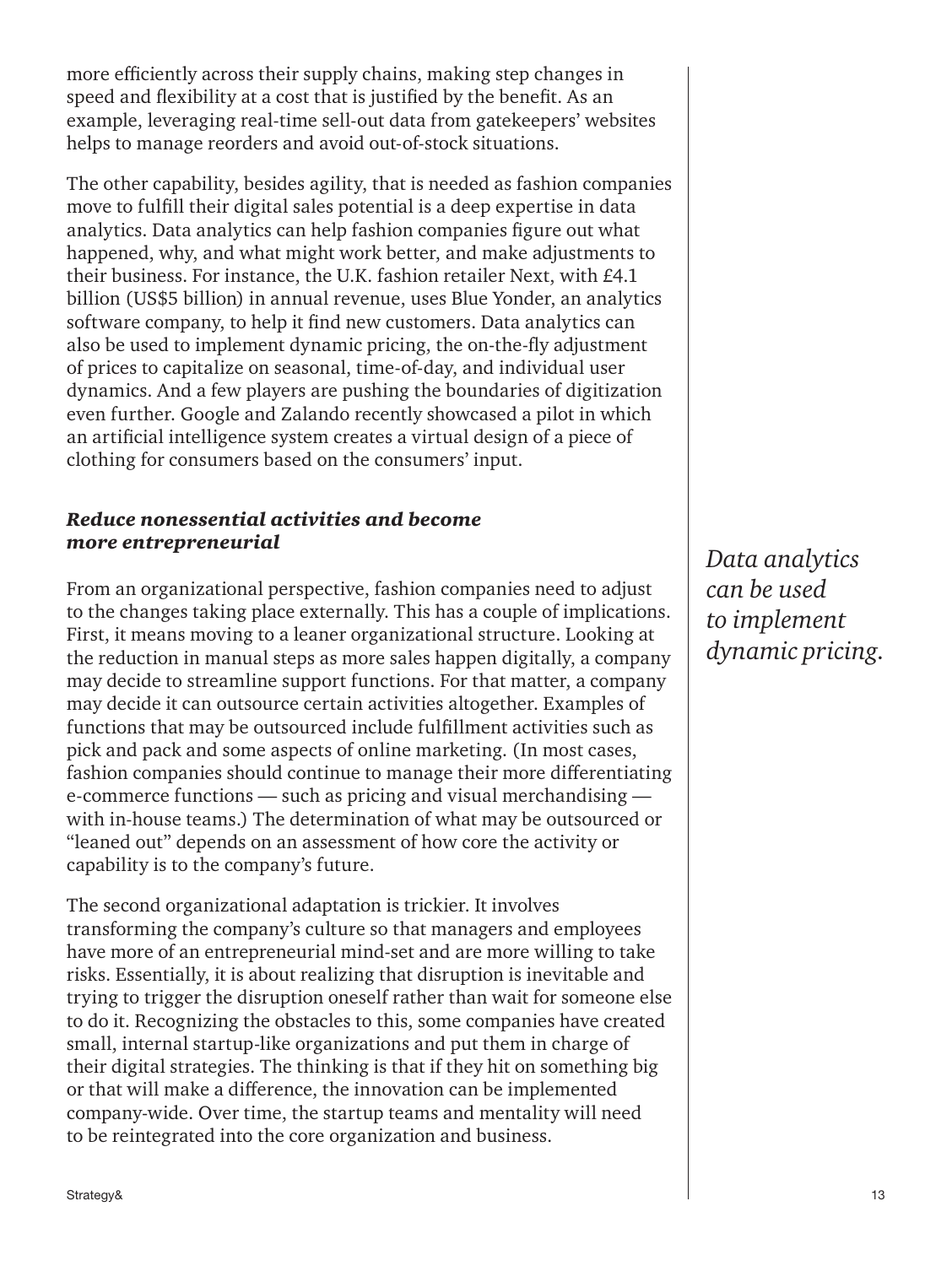### *Understanding the TSR metric*

Total shareholder return (TSR) provides a picture of the value created by a company for its investors. In this report, we compare Western fashion company TSRs for two periods — the three years from 2013 through 2015 and the four years from 2009 through 2012. The numbers that result are directly comparable because the TSRs reflect compound annual growth rates — that is, the average total return that an investor has gotten in each year.

TSR (used in this report to get a macrolevel view of the performance of the

fashion industry and a micro-level view of individual companies) depends on several underlying factors. One is a company's base value, which is driven by revenue and its level of EBITDA. The second determinant of TSR is a company's market multiple, which reflects investor perceptions about future cash flows. And the third contributor to TSR is a company's financial policy, meaning its decisions about leverage, dividend payouts, and financial structure. By understanding these drivers, executives can take steps to improve returns for their shareholders.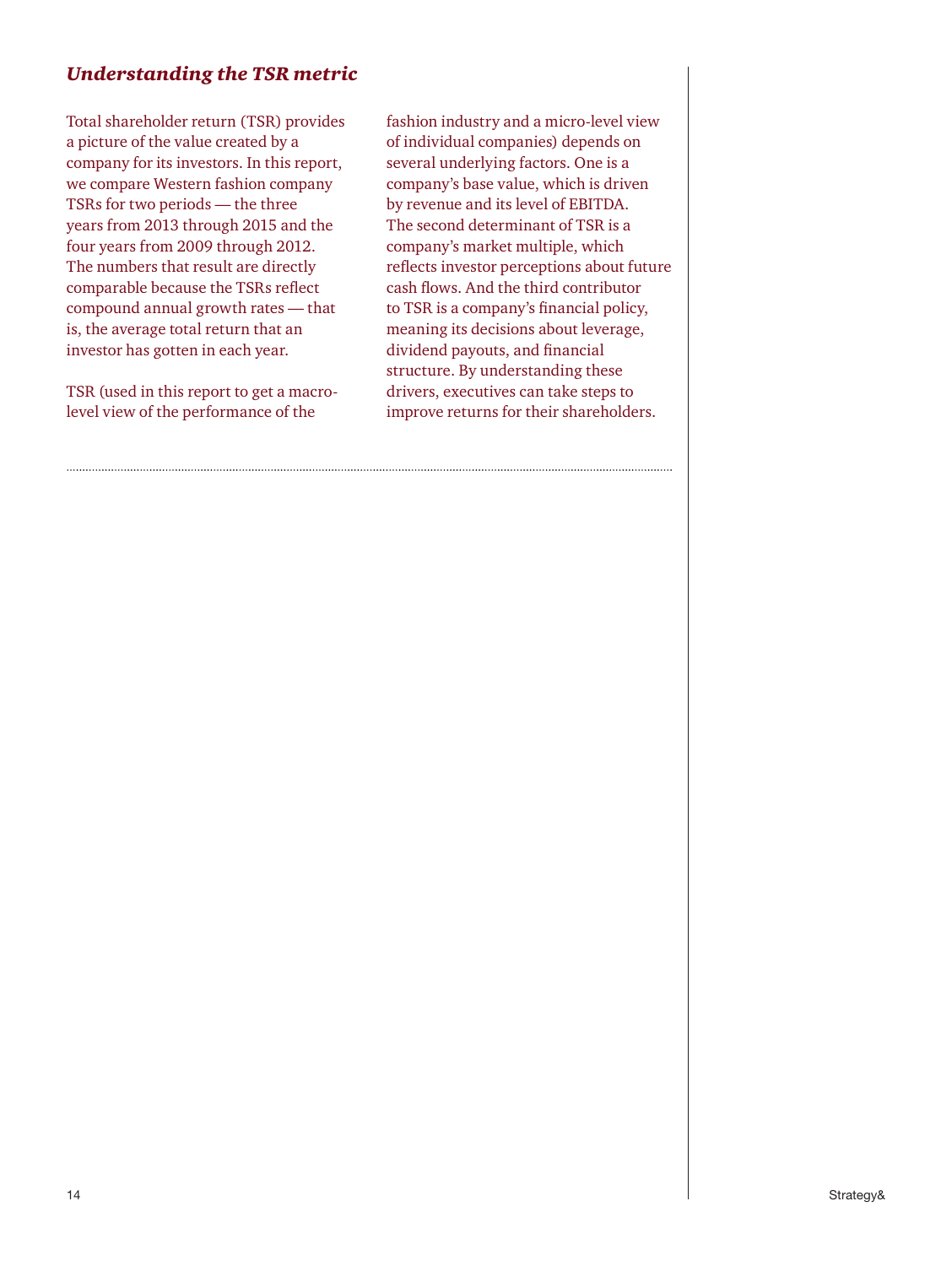# *Prerequisites to success*

Companies, much like individuals, sometimes pay a price for being too exuberant in their investing. That partially explains what has happened to Western fashion companies in recent years.

When added to the ripple effect of changing consumer preferences, ill-conceived investing decisions have left many of these companies with asset or capability investments that have become hard to justify. They must now rethink these tactics and carefully consider whether their strategies will win going forward.

In a world in which customers want to engage with their favorite brands digitally, every traditional fashion company is going to have to make adjustments. To start with, such companies need a crisper brand position. They also will have to lay the groundwork for greater entrepreneurism in their organizations, and move toward IT systems that can easily connect with outside gatekeepers and other partners. Guiding this activity should be a clear, bold strategy that employees understand and that drives their daily — indeed hourly — decision making. Companies that show discipline about this will have the best chance of profitable growth and of rewarding their shareholders in the years ahead.